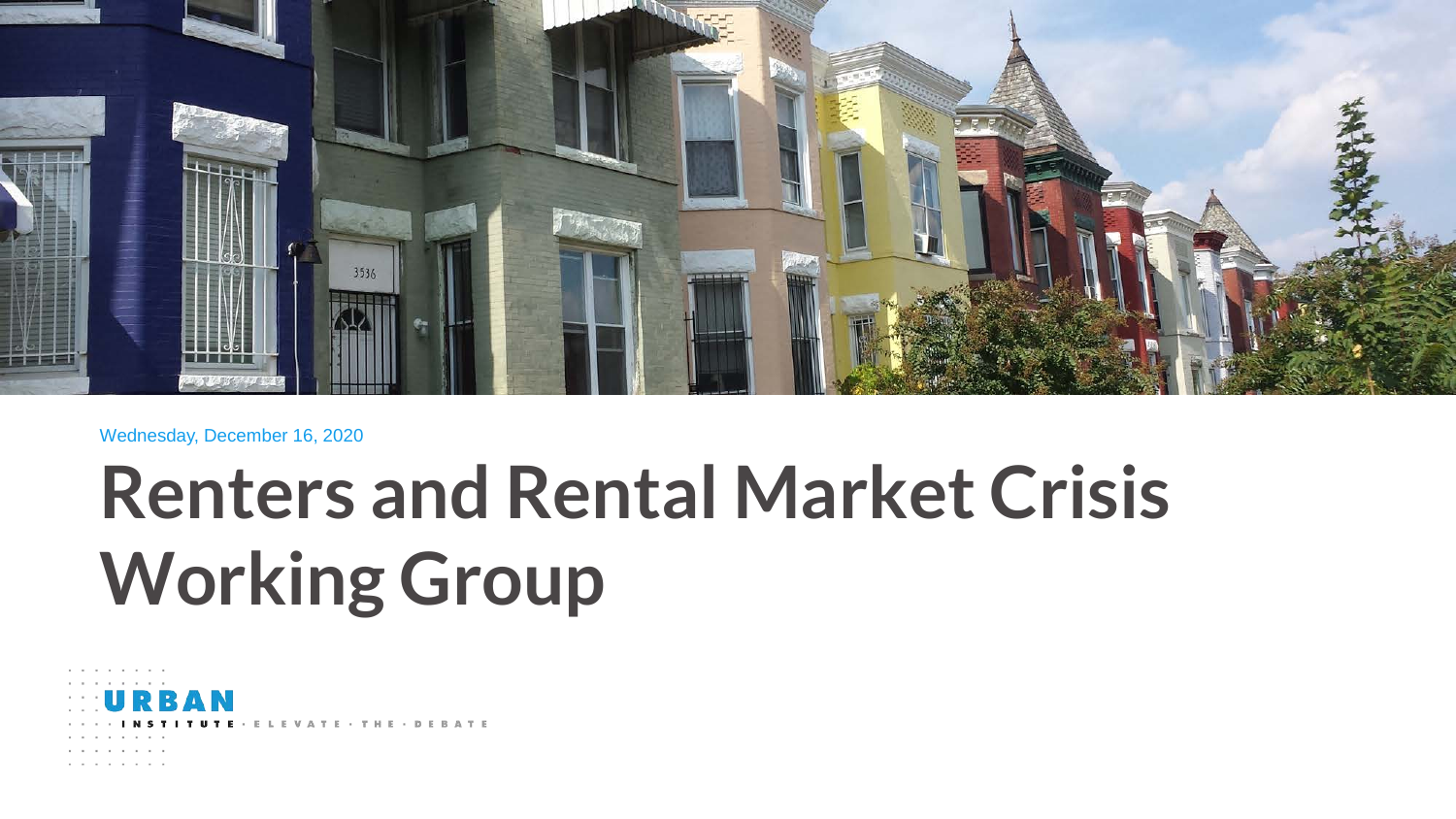

## **Short-term Costs of Projected COVID-19 Evictions and Homelessness**

Samantha Batko, Amy Rogin

ELEVATE · THE · DEBATE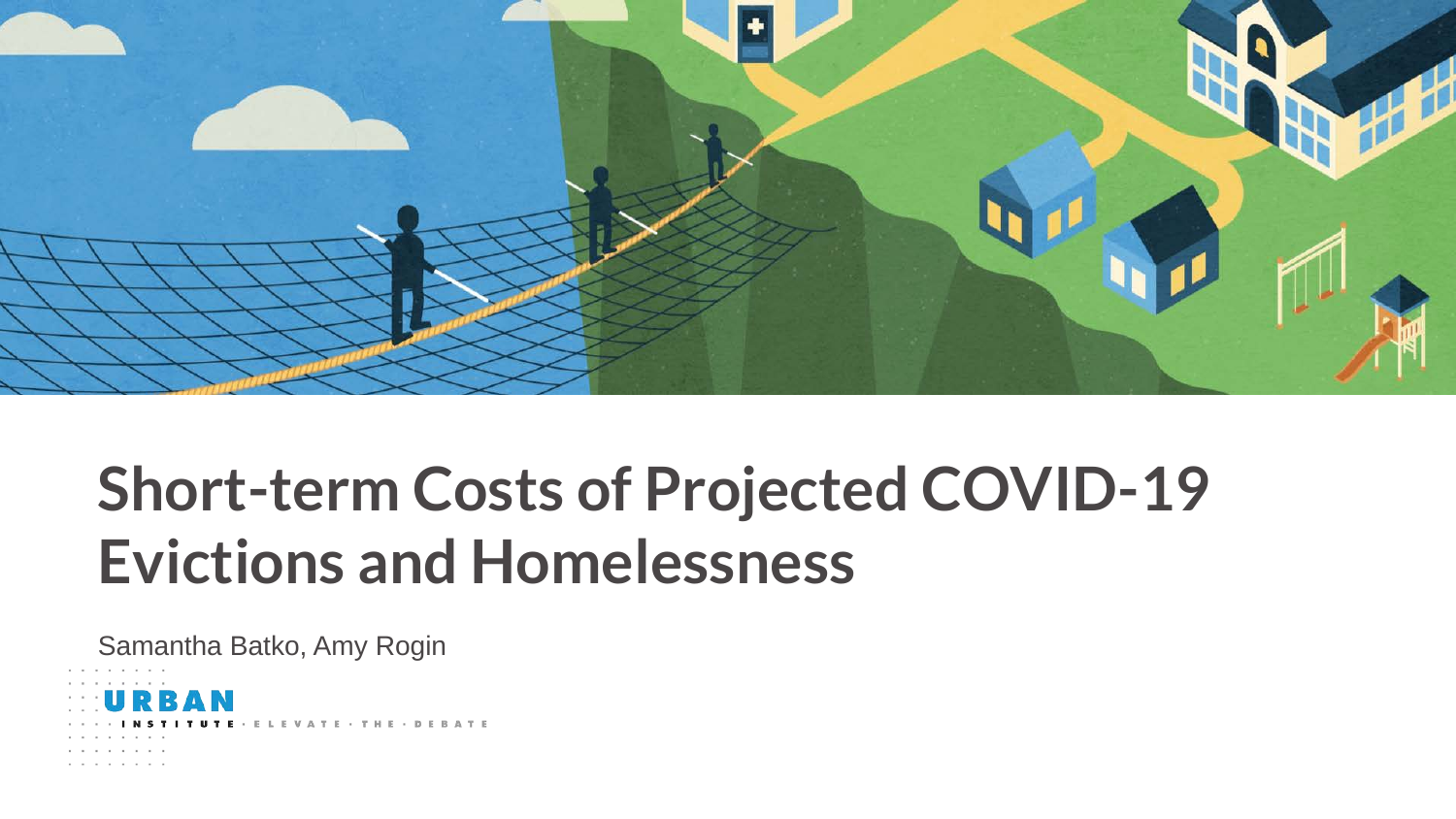## **The COVID crisis has a waterfall of effects . . .**

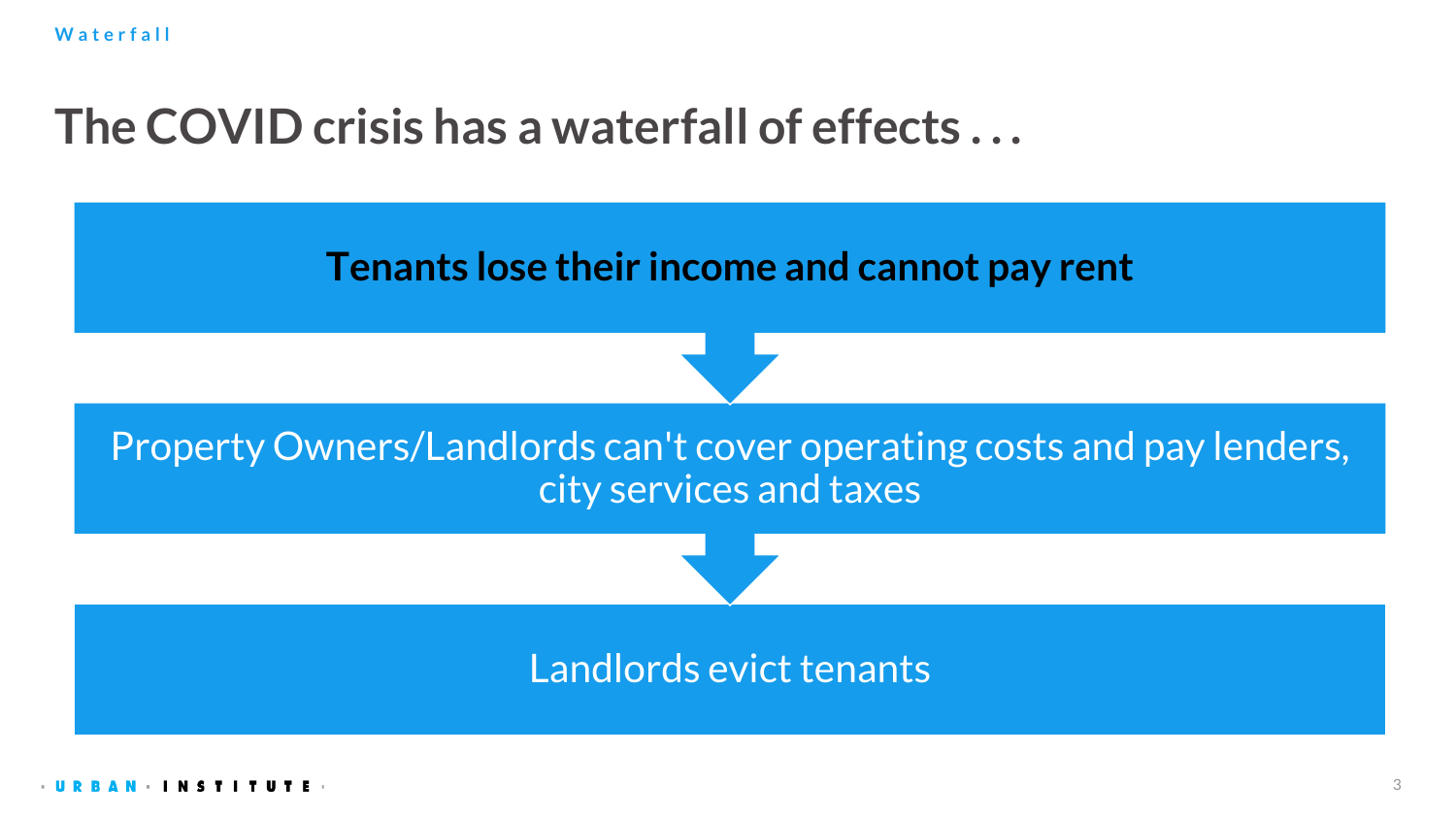**Waterfall**

## **This waterfall is happening in the context of people (tenants, landlords)**

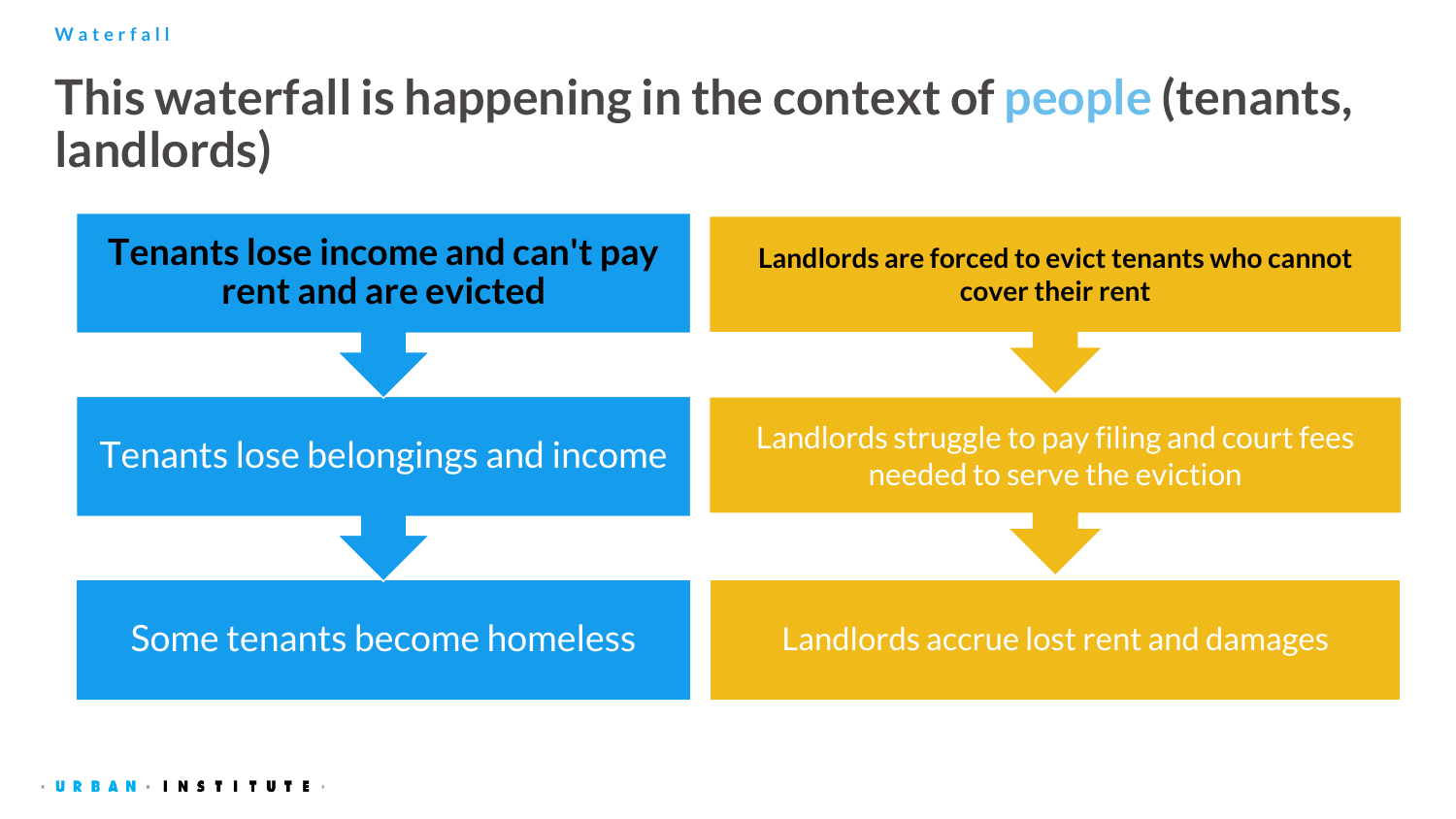**Waterfall**

## **This waterfall is happening in the context of local systems (homeless assistance, public services, municipal budgets)**

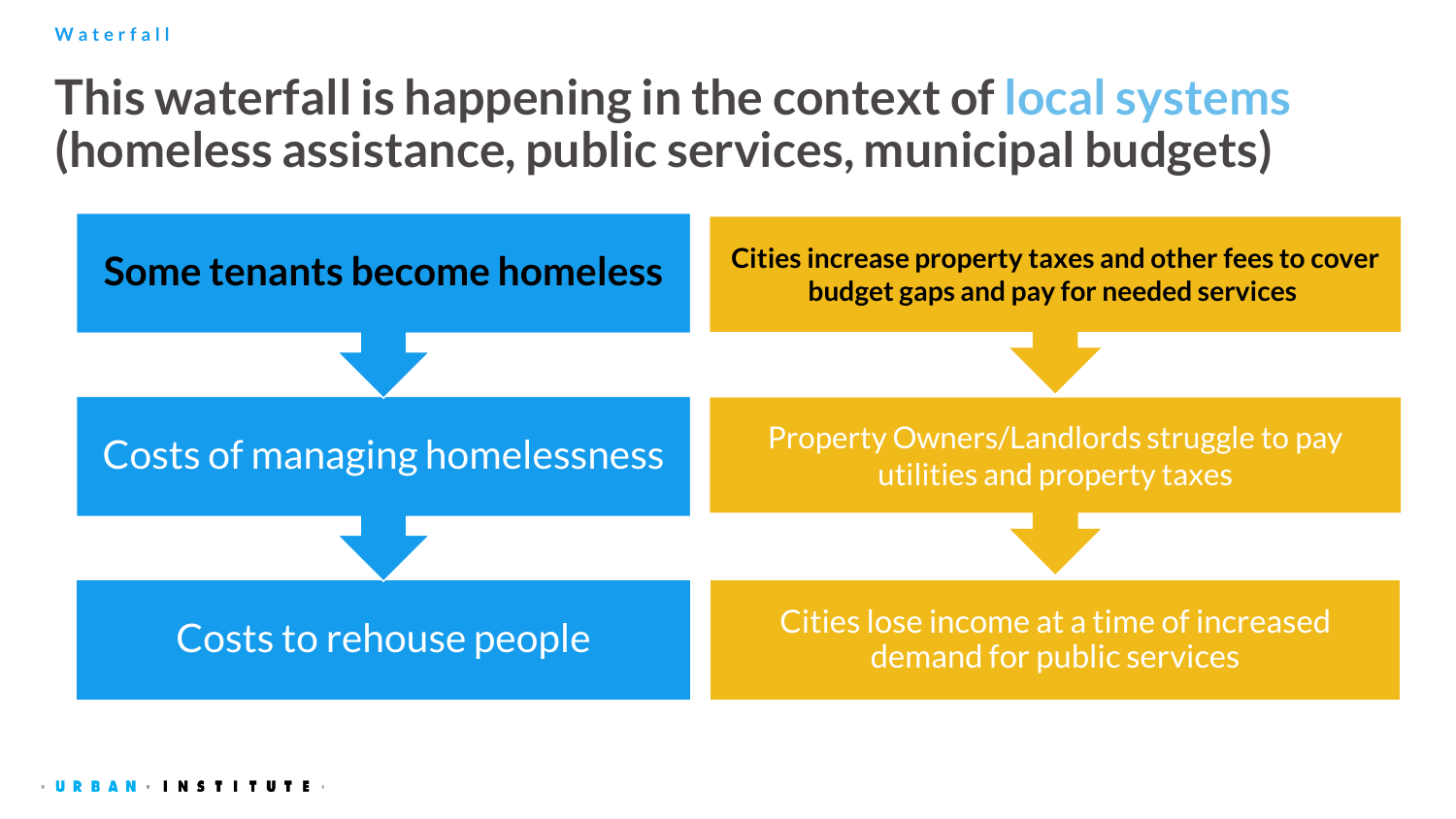### **Costs accrued as result of waterfall Waterfall**

Tenants cannot pay rent and are evicted



Landlords must pay fees to serve eviction

Landlords accrue lost rent

and damages

Costs of homelessness for subset of those evicted

Cost of police time to enforce homeless ordinances

Cost of sheltered and unsheltered people

Costs of disruptions to education of children

Cost to rehouse

people

Property Owners/Landlords struggle to pay utilities and Increased involvement in the criminal justice system

> Cities lose income at a time of increased demand for public services

property taxes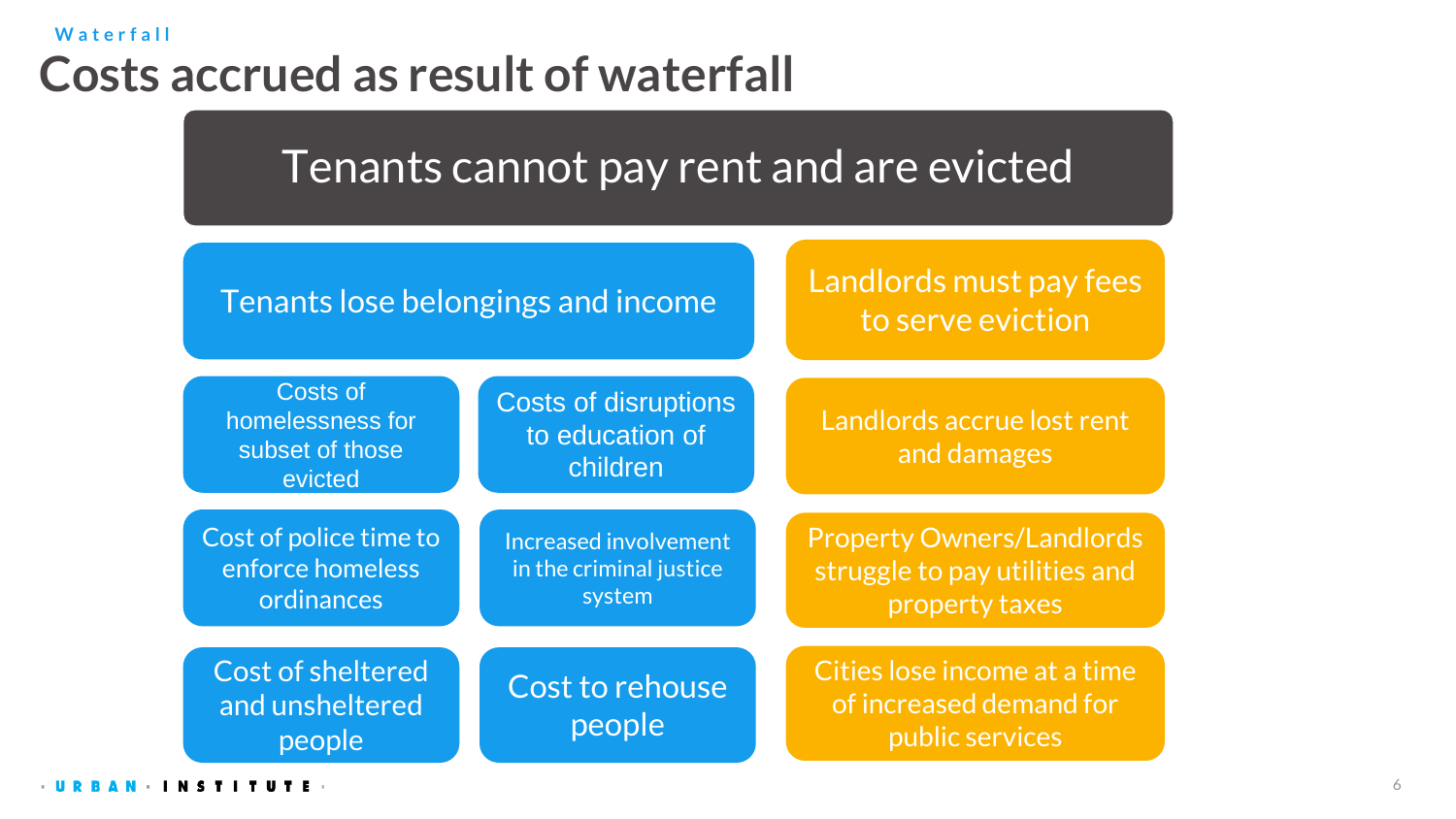### **The COVID crisis has a waterfall of effects . . . Waterfall**

Tenants cannot pay rent and are evicted

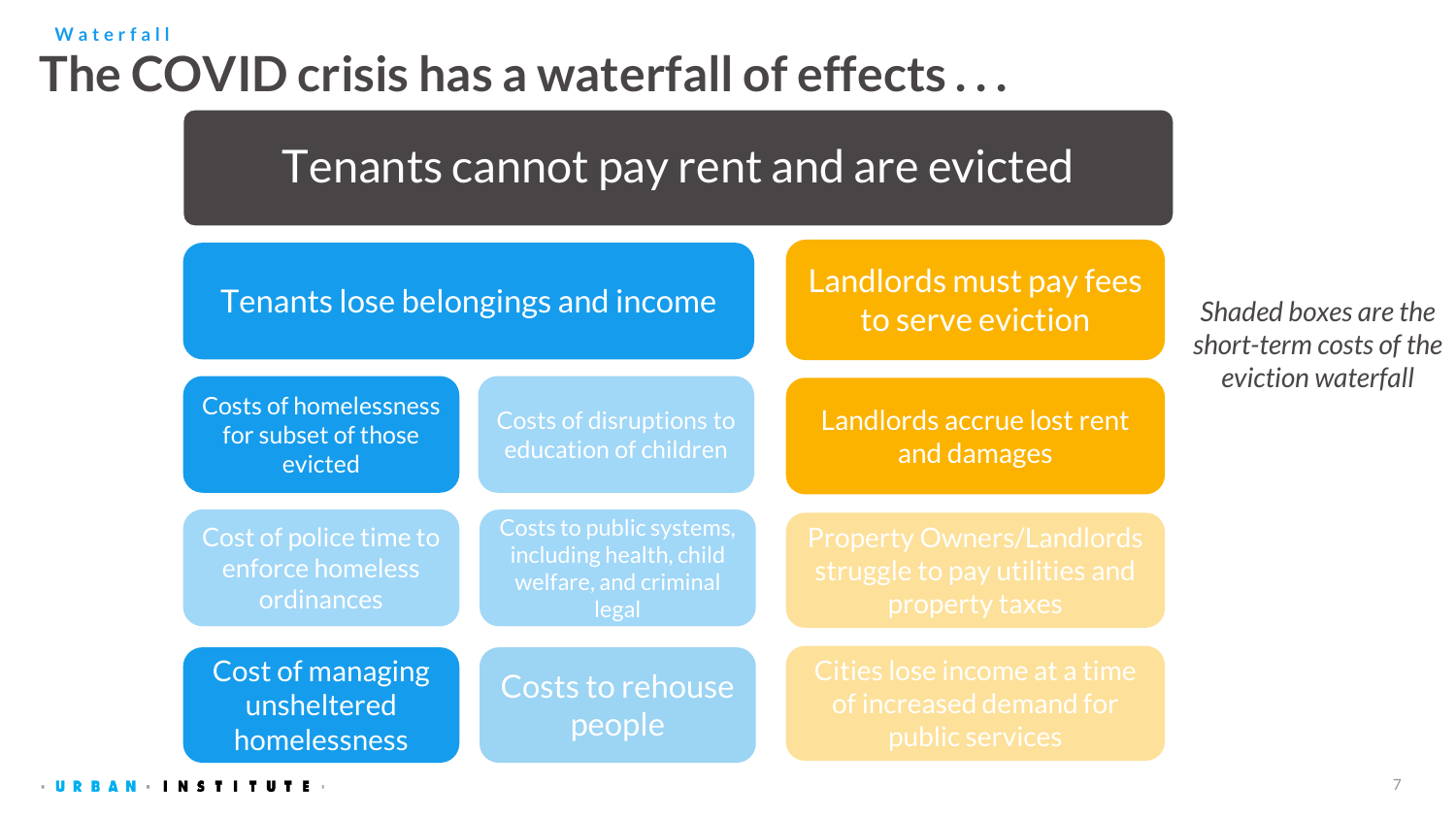## **Projected Evictions: 2.4 – 5 Million Households**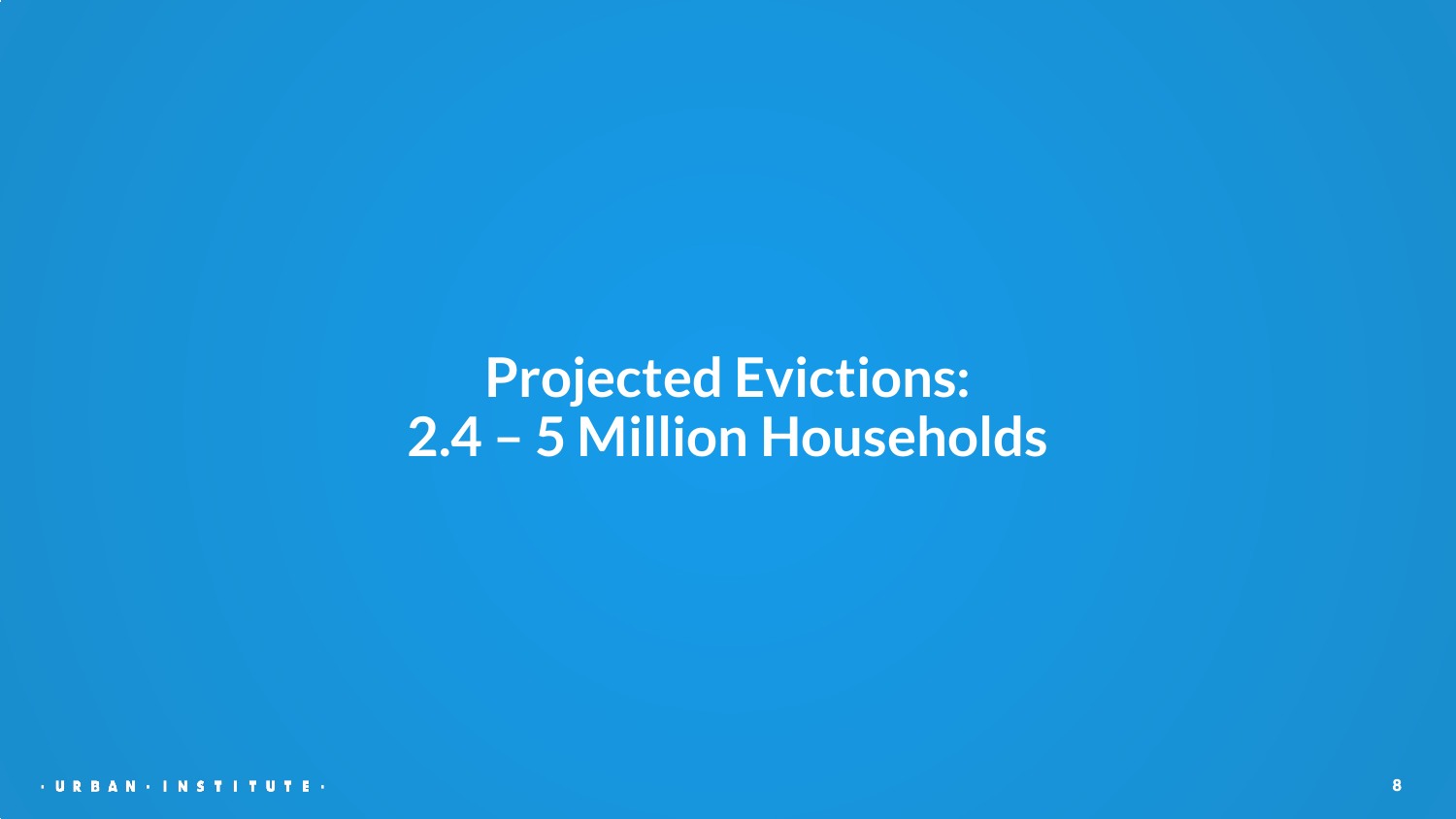## **Cost to Landlords**

- **Example 1 F** Evictions are costly to landlords who must pay for court filling fees, lawyer fees, and cleaning and repairs.
- $\blacksquare$  Landlords also have the potential to lose several months of rent.

| I۴                       | <b>Per Eviction Cost</b> | 2.4 M evicted     | <b>5 M evicted</b>          |
|--------------------------|--------------------------|-------------------|-----------------------------|
| <b>Cost to Serve</b>     |                          |                   |                             |
| <b>Eviction</b>          | $$626 - $1,098$          | $$1.5 - $2.6 B$   | $\frac{1}{5}$ 3.1 – \$5.5 B |
| <b>Cost of Repairs</b>   | $$1,650 - $8,900$        | $$4 - $21.4 B$    | $$8.3 - $44.5 B$            |
| <b>Cost of Lost Rent</b> | $$266 - $3,000$          | \$638 M - \$7.2 B | $$1.3 - $15 B$              |
| <b>Total</b>             | \$2,542 - \$12,998       | $$6.1 - $31.2 B$  | $$12.7 - $65 B$             |

1. "How Much Does it Cost to Evict a Tenant?," William Mazur, Accessed September 22, 2020.

http://williammazurlaw.com/flat-fee-services/practice-itemstenant-evictions/how-much-does-it-cost-to-evict-a-tenant/.

2. Lucas Hall, "The True Cost of Eviction Is More Than \$5,000." Landlordology, December 3, 2019. https://www.landlordology.com/cost-to-evict-a-tenant/.

3. "Facing Eviction: Homelessness Prevention for Low-Income Tenant Households." Federal Reserve Bank of Boston, December 1, 2014. https://www.bostonfed.org/publications/communities-and-banking/2015/winter/facing-eviction-homelessness-prevention-for-low-income-tenant-households.aspx.

**NOTE: These are cost estimates for only those who are expected to be at immediate risk of eviction in January and would be accrued in quarters 1-3 of 2021. It does not account for people who may become at-risk and evicted in the following months.** 

**NOTE: Costs are for the span of the entire eviction process, which can last from two weeks to three or more months depending on the type of property and state. High estimate of lost rent is based on 3 months of lost rent.**

#### **INSTIT**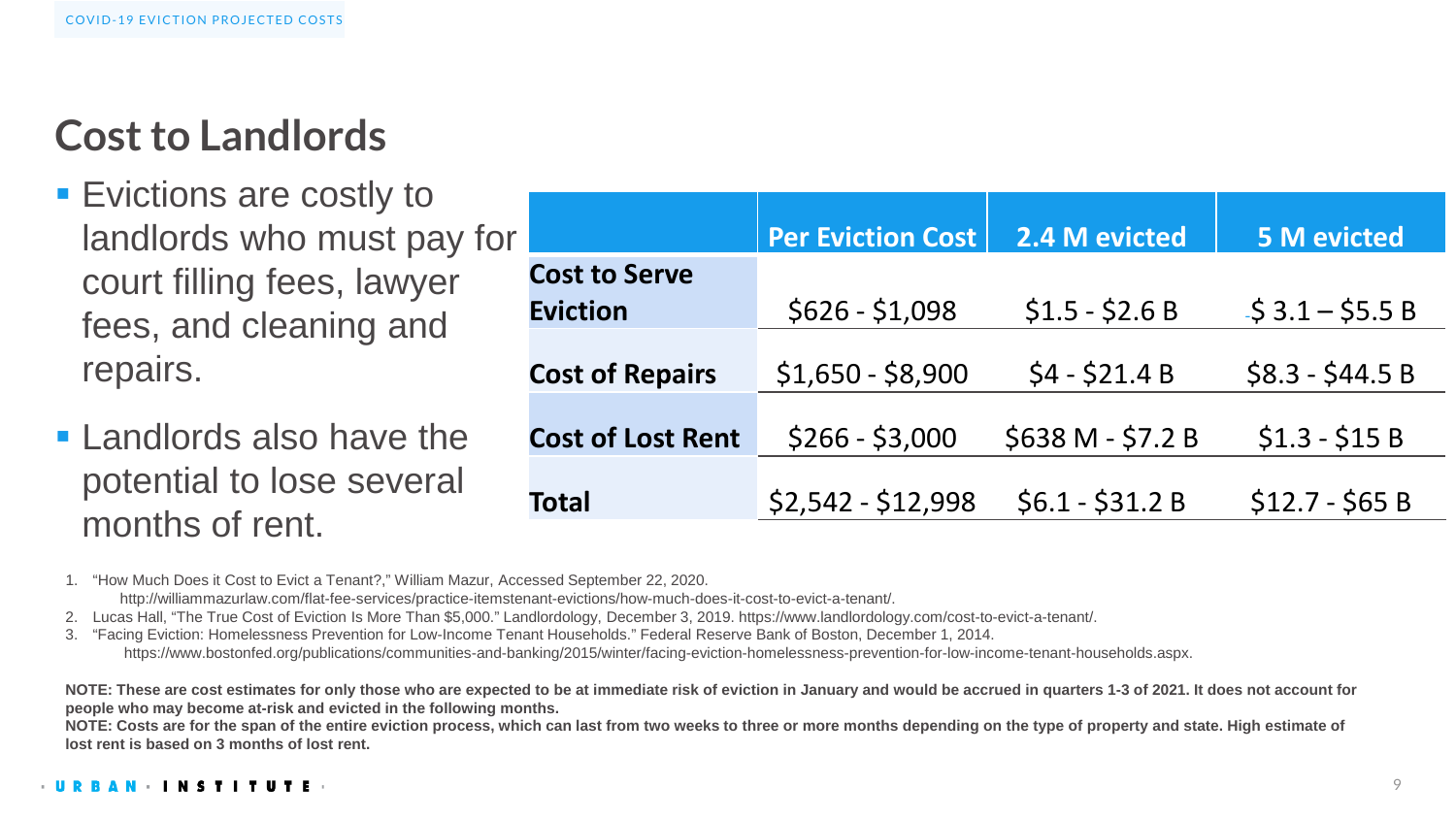### **Cost to Tenants**

- **Exictions have wide-ranging** negative impacts on tenants, including their financial well-being. .
	- **Costs to tenants include** lost earnings and increased debts.

|                      | <b>Per Eviction Cost</b> | 2.4 M evicted | <b>5 M evicted</b> |
|----------------------|--------------------------|---------------|--------------------|
| <b>Increased</b>     |                          |               |                    |
| <b>Debts</b>         | \$1,200                  | \$2.9B        | \$6B               |
| <b>Lost Earnings</b> | \$1,500                  | \$3.6B        | \$7.5B             |
|                      |                          |               |                    |
| <b>Total</b>         | \$1,700                  | \$6.5B        | \$13.5 B           |

- 1. Humphries, John Eric, Nicholas Mader, Daniel Tannenbaum, and Winnie Van Dijk. "Does Eviction Cause Poverty? Quasi-Experimental Evidence from Cook County, IL," 2019. https://doi.org/10.3386/w26139.
- 2. Collinson, Robert, and David Reed, "The Effects of Evictions on Low-Income Households," December, 2018, [https://www.law.nyu.edu/sites/default/files/upload\\_documents/evictions\\_collinson\\_reed.pdf](https://www.law.nyu.edu/sites/default/files/upload_documents/evictions_collinson_reed.pdf)

**NOTE: These are cost estimates for only those who are expected to be at immediate risk of eviction in January and would be accrued in quarters 1-3 of 2021. It does not account for people who may become at-risk and evicted in the following months.** 

**NOTE: Financial costs for the tenant shown here are estimates for that accrued during 1-2 years after the eviction filing. It is not clear when these financial changes occur in that 1-2 year period.** 

#### **INSTITUTE**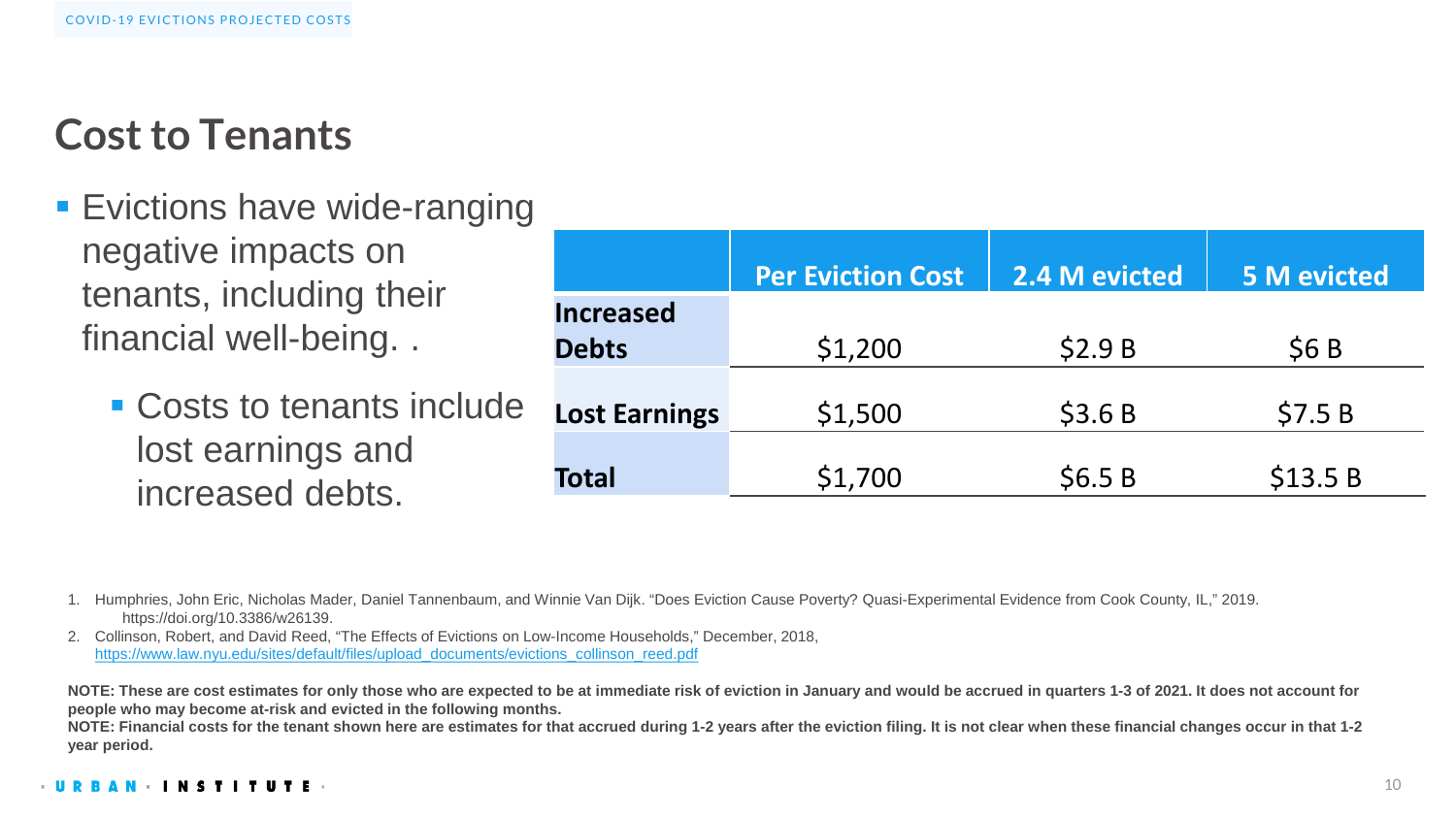## **Homelessness**

· URBAN · INSTITUTE ·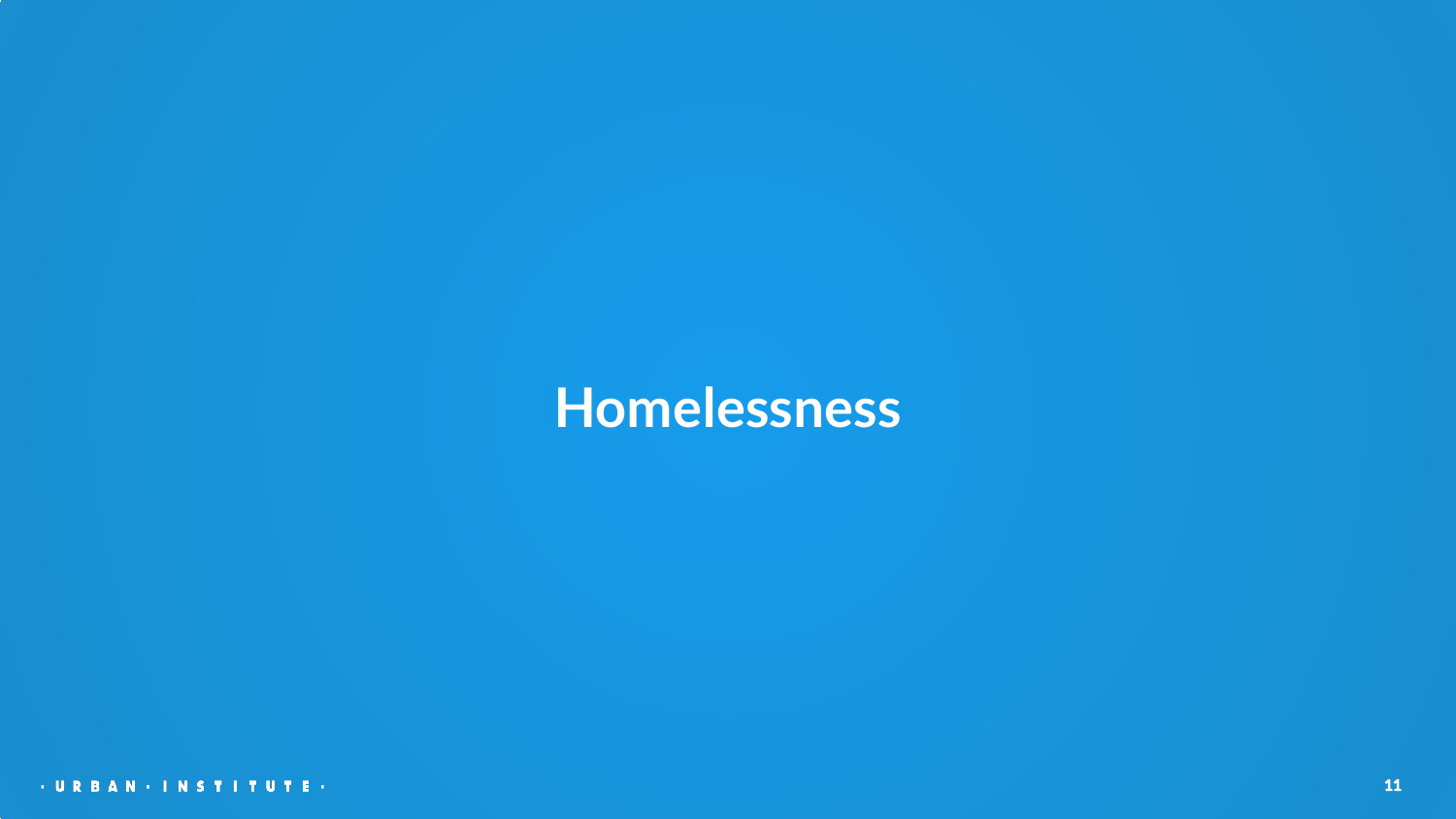**Not everyone who is evicted becomes homeless, but…**

### **National Estimates of Increases**

250,000 people to 1.25 million households

**And, the homeless assistance system has diminished capacity…**

## **Estimated Losses of Congregate Shelter in Communities**  $40 - 50\%$

1 https://community.solutions/analysis-on-unemployment-projects-40-45-increase-in-homelessness-2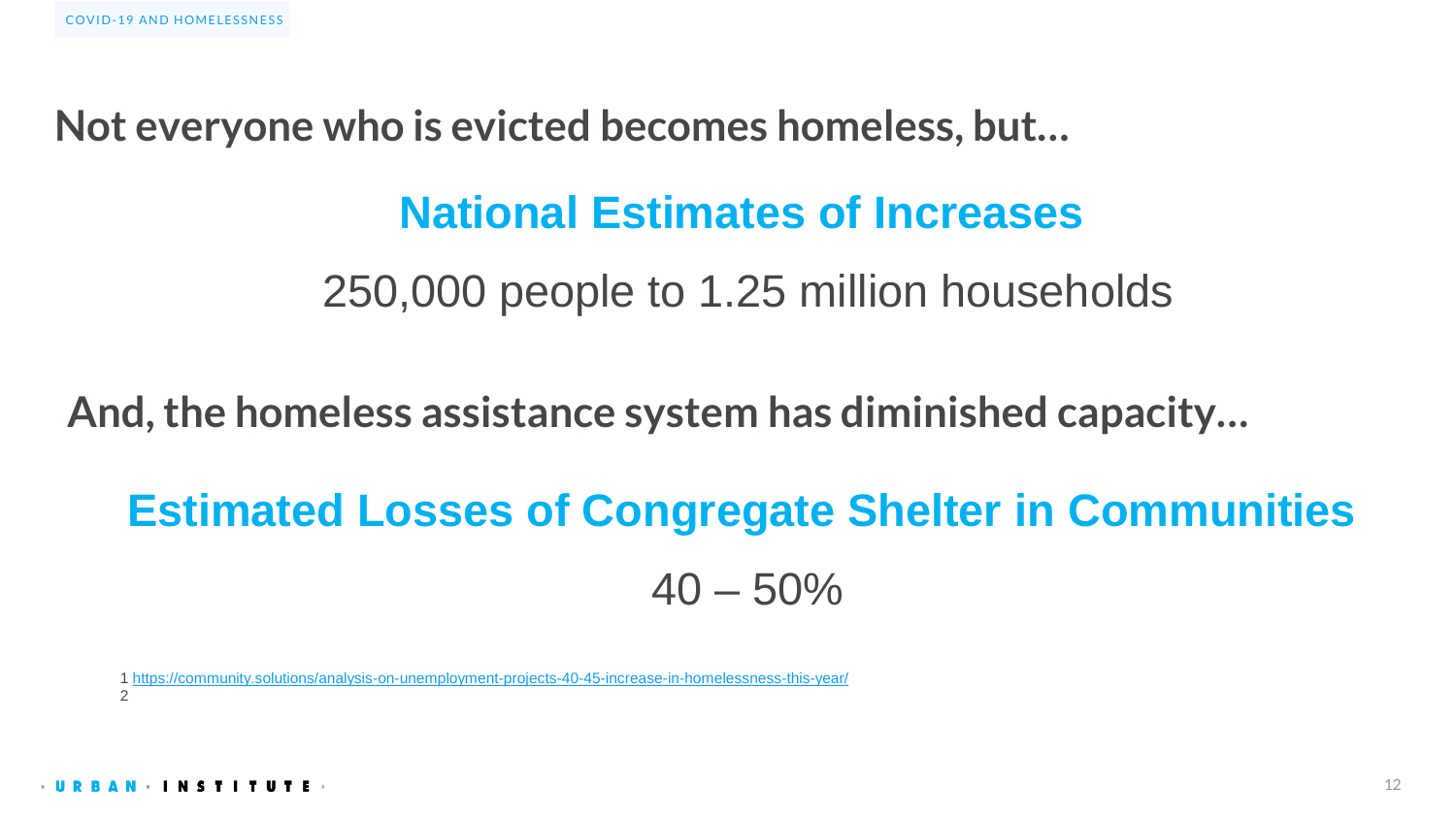### **Cost of pre-pandemic homelessness episode**

- Costs associated with first-time homelessness are unique from chronic homelessness and how they use homeless and mainstream service
- Costs accrue primarily to the homeless assistance system:
	- \$1,634 to \$2,308 for people experiencing homelessness as individuals
	- **53,184 to \$20,031 for families experiencing homelessness**
- **Minimal use of other systems during homelessness episode**

1. Khadduri, Jill, Josh Leopold, Brian Sokol, and Brooke Spellman. "Costs Associated with First-Time Homelessness for Families and Individuals." *SSRN Electronic Journal*, 2010. https://doi.org/10.2139/ssrn.1581492.

\***The average first-time homelessness stay for an individual is 56 days**

**Projected National Cost \$409 M – \$25 B**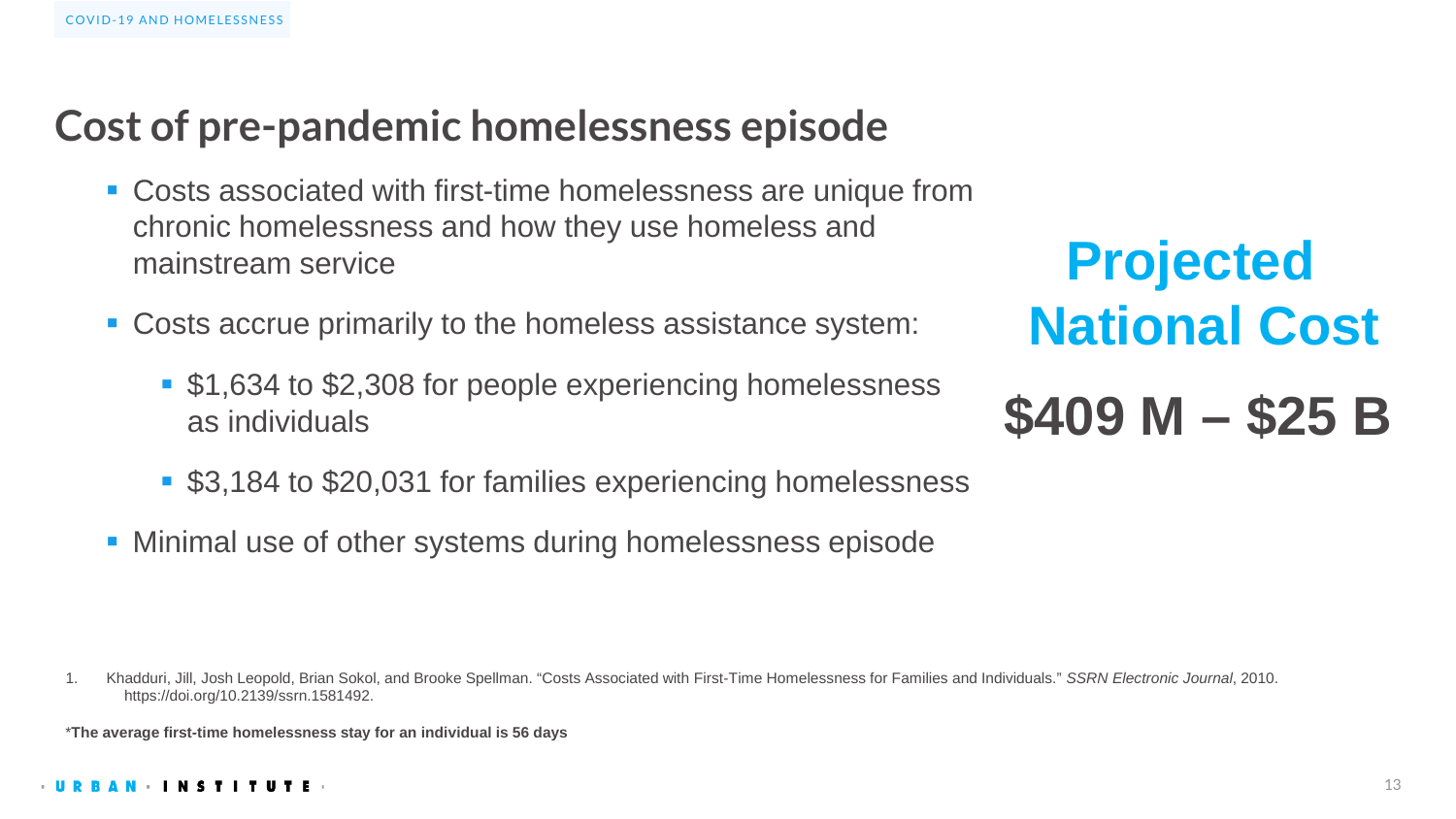### **Costs of large-scale unsheltered homelessness**

- **Communities would be required to create large** sanctioned encampment sites—this is already starting—or manage large scale unsheltered homelessness with households in cars and tents.
- Cost estimates from sanctioned encampments and encampment management range greatly and are not well documented. Some include:
	- **Seattle sanctioned encampment: approximately** \$193 per person per month
	- **Denver ordinance enforcement: estimated \$93** per person per month

<https://www.urban.org/sites/default/files/publication/103301/unsheltered-homelessness.pdf>

**Projected 6-month National Cost**

\$140 M - \$1.5B